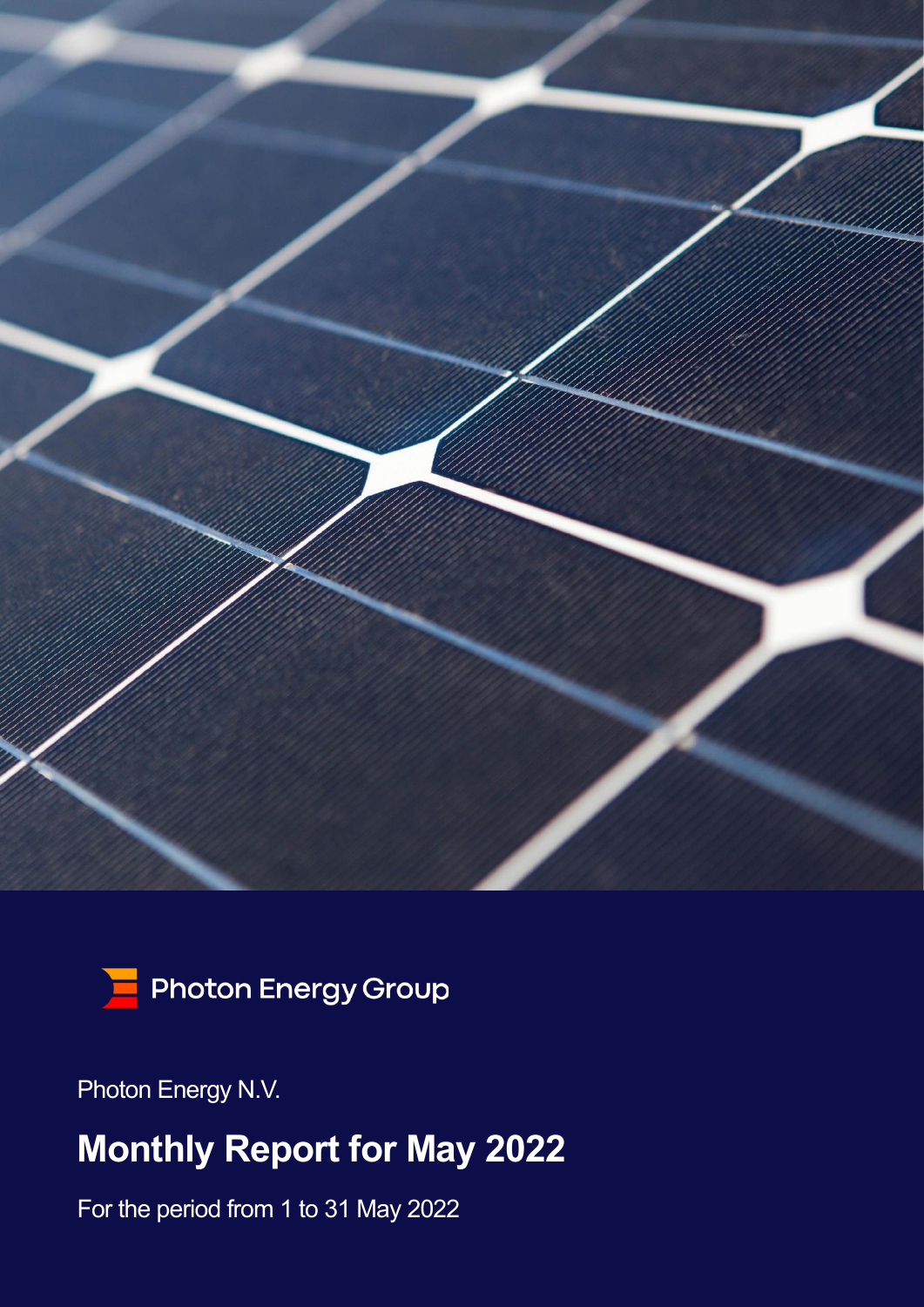# **1. Information on the occurrence of trends and events in the market environment of the Issuer, which in the Issuer's opinion may have important consequences in the future for the financial condition and results of the Issuer**

#### **1.1 Photon Energy achieves record energy generation volume and revenues in May**

The Company reports 51.3 GWh of electricity produced YTD compared to 34.3 GWh one year ago (+49.6%) propelled by the addition of two new power plants in Tolna, Hungary (1.4 MWp added in December 2021 and 1.4 MWp added in May 2022) and of our two utility-scale PV power plants in Leeton, Australia (14.6 MWp connected to the grid in August 2021). This represents an avoidance of 20,963 tonnes of  $CO<sub>2</sub>$  emissions year-to-date.

In May 2022 Photon Energy's proprietary portfolio of PV power plants with a total installed capacity of 91.9 MWp generated its highest monthly production volume in the company's history with 13.8 GWh (+34.7% year-on-year) of renewable energy supplied to the grid. With over 80% of the portfolio selling electricity at market prices the company's energy generation revenues in May equally reached a record of EUR 3.647 million, up 69.8% year-on-year.

As in Europe, energy prices in Australia have experienced a sharp increase in recent weeks as evidenced by average revenues per MWh (including revenues for Large Generation Certificates) of EUR 181 in May 2022, compared to an average of EUR 68 and EUR 124 in March and April 2022, respectively. As a result, the Leeton and Fivebough PV power plants with a combined installed capacity of 14.5 MWp are expected to reach their budgeted revenue target of AUD 2.6 million (EUR 1.7 million) already by August 2022 and to exceed their full-year target significantly.

Photon Energy's management board reconfirms its financial guidance for consolidated revenues in 2022 to increase to EUR 65.0 million from EUR 36.4 million in 2021, representing a 78.8% increase YoY, leading to an increase of EBITDA to EUR 18.0 million from EUR 9.6 million in 2021(+87.8% YoY).

For more information, please refer to chapter 2. Proprietary PV power plants.

#### **1.2 Photon Energy Group successfully taps its 6.50% green bond to 65 million euros**

During the reporting period, the Company successfully tapped its 6.50% Green EUR Bond 2021/2027 (ISIN: DE000A3KWKY4) in the amount of EUR 10 million to a total outstanding amount of EUR 65 million. The bond tap was met with strong demand from the Company's existing bondholders including the European Bank for Reconstruction and Development ('EBRD') as well as numerous new institutional investors across Europe.

The green bond – now with a nominal value of EUR 65 million, a 2027 maturity and an interest rate of 6.50% p.a., paid quarterly – has been graded by imug | rating with regard to its sustainability by way of a Secondary Party Opinion, and is trading on the Open Market of the Frankfurt Stock Exchange since 23 November 2021.

Bankhaus Scheich Wertpapierspezialist AG, Frankfurt am Main, has acted as Sole Global Coordinator & Bookrunner for the bond placement. Multinational law firm Pinsent Masons has acted as legal advisor to the transaction.

The Company intends to use the net proceeds of the green bond placement to finance or refinance, in part or in whole, new and/or existing eligible assets, as well as financial instruments that were used to finance such projects or assets, in accordance with the Company's Green Finance Framework, enabling Photon Energy Group to make a significant contribution to an environmentally friendly future.

## **1.3 Photon Energy Group share receives 'Buy' recommendations from WOOD & Co. and IPOPEMA analysts**

The Company's stock has been given 'Buy' recommendations by Prague-based WOOD & Company, one of the leading brokerage companies in Central and Eastern Europe and IPOPEMA, a Poland-based company engaged in investment banking and brokerage services. In April, the Company had received a first 'buy' recommendation by AlsterResearch, a Hamburg-based research house specialising in small and mid-caps. An overview of the analysts' recommendations is available on the company'[s IR page:](https://www.photonenergy.com/en/investor-relations.html) 

| <b>Institution</b> | Reco.      | <b>Target Price</b><br><b>EUR</b> | <b>Target Price</b><br><b>PLN</b> | <b>Target Price</b><br>CZK | Date     |
|--------------------|------------|-----------------------------------|-----------------------------------|----------------------------|----------|
| Alster<br>Research | <b>BUY</b> | <b>EUR 4.10*</b>                  | <b>PLN 18.89</b>                  | CZK 101                    | 25.04.22 |
| <b>IPOPEMA</b>     | <b>BUY</b> | EUR 3.16                          | <b>PLN 14.58</b>                  | CZK 78                     | 24.05.22 |
| WOOD &<br>Company  | <b>BUY</b> | EUR 3.41                          | PLN 15.69                         | <b>CZK 84</b>              | 25.05.22 |
| <b>Consensus</b>   |            | <b>EUR 3.69</b>                   | <b>PLN 17.01</b>                  | <b>CZK 91</b>              |          |

\* *Prices in bold stated by research reports; other currencies included for reference.*

#### **1.4 Annual General Meeting**

The company's Annual General Meeting was held in Amsterdam on 31 May 2022. During the meeting, the Annual Financial Statements for 2021, the Remuneration for 2021 and an update of the Company's Remuneration Policy were approved, the Supervisory Board of the Company was extended to three members. The minutes of the meeting can be consulted on the Company's  $IR$ [page.](https://www.photonenergy.com/uploads/investors/agm-2022/penv-minutes-of-the-agm-held-on-31-may-2022.pdf) 

#### **1.5 Reporting on Photon Energy's project pipeline**

Photon Energy is currently developing PV projects in Australia (300.0 MWp), Hungary (25.8 MWp), Romania (235.4 MWp) and Poland (230.3 MWp) and is evaluating further markets for opportunities.

For detailed information, please refer to chapter 3 "Reporting on Photon Energy's project pipeline".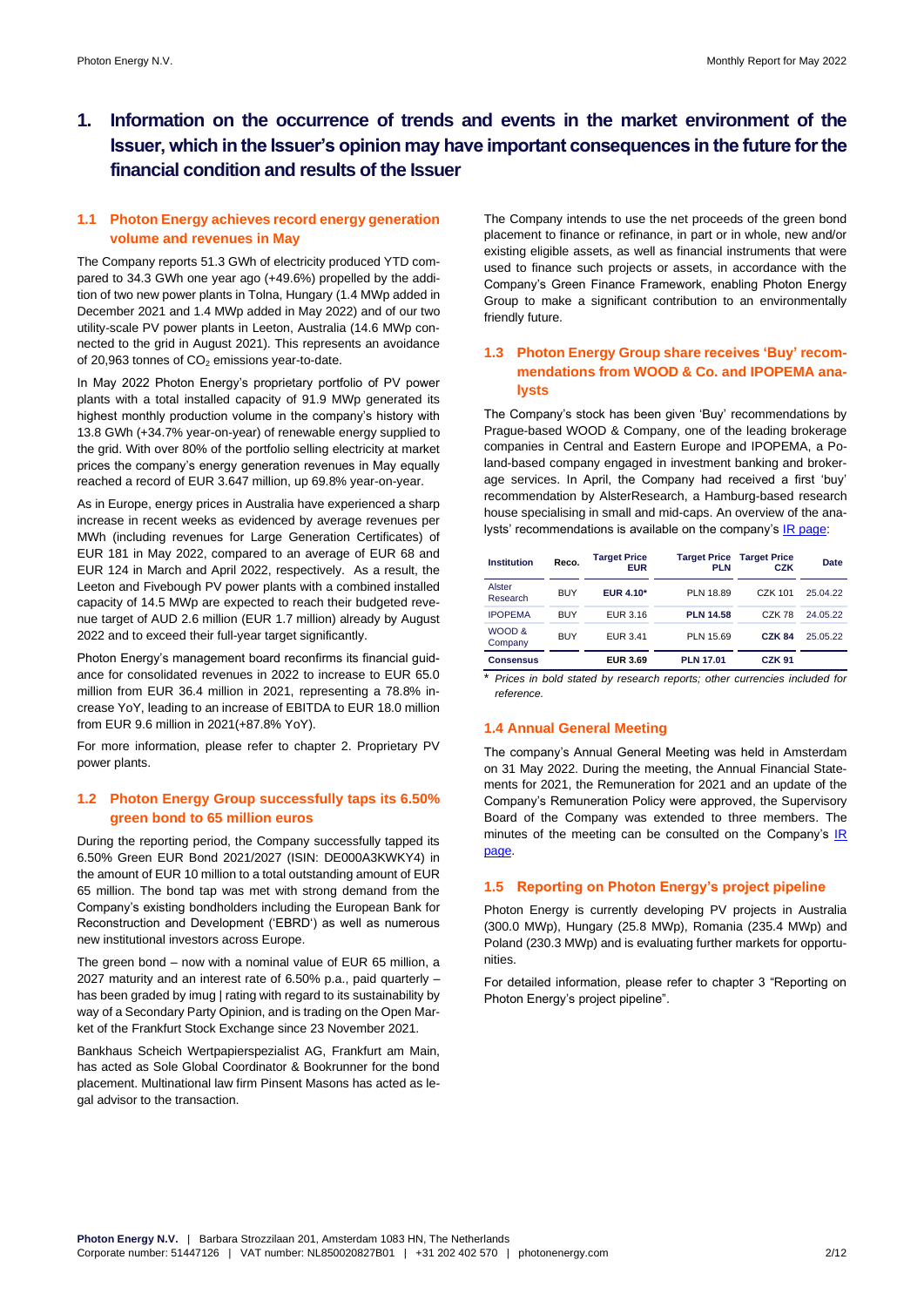# **2. Proprietary PV power plants**

The table below represents power plants owned directly or indirectly by Photon Energy N.V. as of the date of the report.

#### **Table 1. Production results in May 2022**

| <b>Project name</b>    | <b>Capacity</b> | Revenue <sup>1</sup> | <b>Prod. 2022</b><br><b>May</b> | Proj. 2022<br>May | Perf. | <b>YTD</b><br>Prod. | <b>YTD Proj.</b> | Perf. | <b>YTD YoY</b> |
|------------------------|-----------------|----------------------|---------------------------------|-------------------|-------|---------------------|------------------|-------|----------------|
| Unit                   | kWp             | per MWh,<br>in May   | kWh                             | kWh               | %     | kWh                 | kWh              | %     | %              |
| Komorovice             | 2,354           | <b>EUR 737</b>       | 328,629                         | 316,393           | 3.9%  | 1,074,975           | 1,005,810        | 6.9%  | 26.5%          |
| Zvíkov I               | 2,031           | <b>EUR 737</b>       | 296,383                         | 275,677           | 7.5%  | 992,754             | 932,409          | 6.5%  | 19.0%          |
| Dolní Dvořiště         | 1,645           | <b>EUR 737</b>       | 202,888                         | 194,954           | 4.1%  | 664,985             | 647,888          | 2.6%  | 10.4%          |
| Svatoslav              | 1,231           | <b>EUR 736</b>       | 156,693                         | 152,183           | 3.0%  | 494,695             | 463,324          | 6.8%  | 21.5%          |
| Slavkov                | 1,159           | <b>EUR 737</b>       | 176,597                         | 167,328           | 5.5%  | 604,570             | 538,591          | 12.3% | 20.4%          |
| Mostkovice SPV 1       | 210             | <b>EUR 734</b>       | 28,940                          | 27,993            | 3.4%  | 99,083              | 89,050           | 11.3% | 25.6%          |
| Mostkovice SPV 3       | 926             | <b>EUR 781</b>       | 130,687                         | 126,277           | 3.5%  | 444,851             | 393,921          | 12.9% | 23.7%          |
| Zdice I                | 1,499           | <b>EUR 737</b>       | 229,412                         | 214,974           | 6.7%  | 738,234             | 683,523          | 8.0%  | 18.4%          |
| Zdice II               | 1,499           | <b>EUR 737</b>       | 232,370                         | 217,383           | 6.9%  | 752,128             | 692,027          | 8.7%  | 17.1%          |
| Radvanice              | 2,305           | <b>EUR 736</b>       | 333,170                         | 322,769           |       | 3.2% 1,112,360      | 1,002,481        | 11.0% | 24.2%          |
| Břeclav rooftop        | 137             | <b>EUR 737</b>       | 21,165                          | 19,207            | 10.2% | 71,757              | 63,917           | 12.3% | 20.8%          |
| <b>Total Czech PP</b>  | 14,996          |                      | 2,136,933                       | 2,035,136         | 5.0%  | 7,050,390           | 6,512,942        | 8.3%  | 20.4%          |
| Babiná II              | 999             | <b>EUR 271</b>       | 129,384                         | 121,562           | 6.4%  | 410,474             | 364,489          | 12.6% | 17.1%          |
| Babina III             | 999             | <b>EUR 271</b>       | 128,098                         | 122,274           | 4.8%  | 407,356             | 371,610          | 9.6%  | 12.9%          |
| Prša I.                | 999             | <b>EUR 270</b>       | 136,091                         | 129,617           | 5.0%  | 432,768             | 398,965          | 8.5%  | 15.4%          |
| Blatna                 | 700             | <b>EUR 273</b>       | 99,148                          | 89,817            | 10.4% | 299,766             | 273,964          | 9.4%  | 15.3%          |
| Mokra Luka 1           | 963             | <b>EUR 258</b>       | 150,207                         | 111,387           | 34.9% | 533,898             | 436,718          | 22.3% | 19.8%          |
| Mokra Luka 2           | 963             | <b>EUR 257</b>       | 150,706                         | 131,396           | 14.7% | 545,666             | 470,984          | 15.9% | 19.3%          |
| Jovice 1               | 979             | <b>EUR 263</b>       | 121,675                         | 105,024           | 15.9% | 372,546             | 334,439          | 11.4% | 19.1%          |
| Jovice 2               | 979             | <b>EUR 263</b>       | 120,689                         | 104,400           | 15.6% | 369,335             | 331,054          | 11.6% | 18.6%          |
| <b>Brestovec</b>       | 850             | <b>EUR 257</b>       | 127,204                         | 122,710           | 3.7%  | 456,667             | 407,734          | 12.0% | 20.4%          |
| Polianka               | 999             | <b>EUR 261</b>       | 131,426                         | 123,121           | 6.7%  | 409,118             | 371,555          | 10.1% | 22.1%          |
| Myjava                 | 999             | <b>EUR 259</b>       | 146,187                         | 139,594           | 4.7%  | 485,169             | 439,289          | 10.4% | 18.8%          |
| <b>Total Slovak PP</b> | 10,429          |                      | 1,440,814                       | 1,300,901         | 10.8% | 4,722,763           | 4,200,800        | 12.4% | 18.2%          |
| Tiszakécske 1          | 689             | <b>EUR 179</b>       | 106,420                         | 99,215            | 7.3%  | 374,917             | 338,836          | 10.6% | 12.8%          |
| Tiszakécske 2          | 689             | <b>EUR 179</b>       | 106,741                         | 99,350            | 7.4%  | 377,812             | 341,319          | 10.7% | 12.8%          |
| Tiszakécske 3          | 689             | <b>EUR 179</b>       | 105,528                         | 98,583            | 7.0%  | 360,512             | 330,932          | 8.9%  | 11.8%          |
| Tiszakécske 4          | 689             | <b>EUR 179</b>       | 106,852                         | 99,350            | 7.6%  | 374,500             | 341,319          | 9.7%  | 11.4%          |
| Tiszakécske 5          | 689             | <b>EUR 179</b>       | 106,595                         | 99,215            | 7.4%  | 375,352             | 338,836          | 10.8% | 15.8%          |
| Tiszakécske 6          | 689             | <b>EUR 179</b>       | 106,444                         | 99,350            | 7.1%  | 376,355             | 341,319          | 10.3% | 12.7%          |
| Tiszakécske 7          | 689             | <b>EUR 179</b>       | 106,606                         | 99,181            | 7.5%  | 377,168             | 338,615          | 11.4% | 12.8%          |
| Tiszakécske 8          | 689             | <b>EUR 179</b>       | 106,214                         | 99,067            | 7.2%  | 368,769             | 337,393          | 9.3%  | 11.3%          |
| Almásfüzitő 1          | 695             | <b>EUR 179</b>       | 111,837                         | 99,397            | 12.5% | 369,535             | 339,220          | 8.9%  | 13.0%          |
| Almásfüzitő 2          | 695             | <b>EUR 179</b>       | 109,098                         | 99,356            | 9.8%  | 358,121             | 338,973          | 5.6%  | 12.5%          |
| Almásfüzitő 3          | 695             | <b>EUR 179</b>       | 107,809                         | 99,197            | 8.7%  | 361,274             | 337,180          | 7.1%  | 13.2%          |
| Almásfüzitő 4          | 695             | <b>EUR 179</b>       | 112,192                         | 99,520            | 12.7% | 370,110             | 340,004          | 8.9%  | 12.7%          |
| Almásfüzitő 5          | 695             | <b>EUR 179</b>       | 112,820                         | 99,249            | 13.7% | 379,128             | 337,758          | 12.2% | 13.4%          |
| Almásfüzitő 6          | 660             | <b>EUR 179</b>       | 112,444                         | 95,693            | 17.5% | 375,067             | 325,469          | 15.2% | 12.9%          |
| Almásfüzitő 7          | 691             | <b>EUR 179</b>       | 112,387                         | 98,732            | 13.8% | 373,562             | 335,859          | 11.2% | 13.1%          |
| Almásfüzitő 8          | 668             | <b>EUR 179</b>       | 113,484                         | 96,641            | 17.4% | 373,133             | 329,249          | 13.3% | 12.7%          |
| Nagyecsed 1            | 689             | <b>EUR 182</b>       | 111,411                         | 97,950            | 13.7% | 358,423             | 331,591          | 8.1%  | 10.9%          |
| Nagyecsed 2            | 689             | <b>EUR 182</b>       | 111,184                         | 97,950            | 13.5% | 356,886             | 331,591          | 7.6%  | 9.8%           |
| Nagyecsed 3            | 689             | <b>EUR 182</b>       | 111,872                         | 98,124            | 14.0% | 360,756             | 331,730          | 8.8%  | 10.6%          |
| Fertod I               | 528             | <b>EUR 178</b>       | 84,891                          | 75,850            | 11.9% | 291,271             | 252,870          | 15.2% | 12.5%          |
| Fertod II No 2         | 699             | <b>EUR 180</b>       | 110,459                         | 102,824           | 7.4%  | 379,340             | 342,670          | 10.7% | 13.9%          |
| Fertod II No 3         | 699             | <b>EUR 179</b>       | 109,328                         | 102,824           | 6.3%  | 378,207             | 342,670          | 10.4% | 13.0%          |
| Fertod II No 4         | 699             | <b>EUR 179</b>       | 109,350                         | 102,824           | 6.3%  | 378,040             | 342,670          | 10.3% | 12.9%          |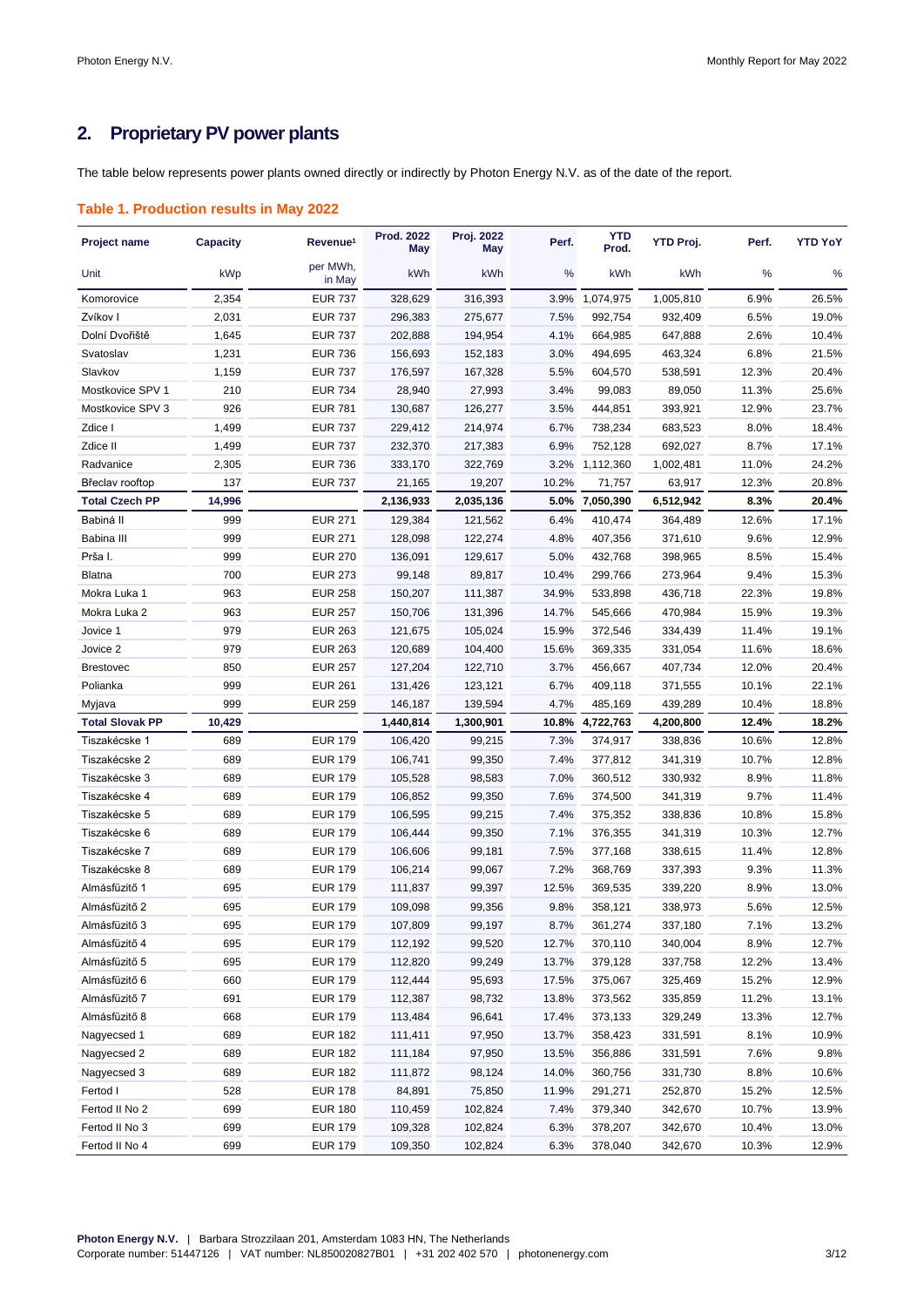| <b>Project name</b>        | <b>Capacity</b> | <b>Revenue</b>     | Prod. 2022<br>May | Proj. 2022<br>May | Perf.    | <b>YTD Prod.</b> | <b>YTD Proj.</b> |          | Perf. YTD YoY |
|----------------------------|-----------------|--------------------|-------------------|-------------------|----------|------------------|------------------|----------|---------------|
| Unit                       | kWp             | per MWh.<br>in May | kWh               | kWh               | %        | kWh              | kWh              | %        | %             |
| Fertod II No 5             | 691             | <b>EUR 179</b>     | 109,393           | 103,096           | 6.1%     | 376,134          | 345,392          | 8.9%     | 13.2%         |
| Fertod II No 6             | 699             | <b>EUR 179</b>     | 109,268           | 102,824           | 6.3%     | 377,282          | 342,670          | 10.1%    | 13.5%         |
| Kunszentmárton I No 1      | 697             | <b>EUR 180</b>     | 110,801           | 106,561           | 4.0%     | 391,098          | 352,888          | 10.8%    | 11.6%         |
| Kunszentmárton I No 2      | 697             | <b>EUR 180</b>     | 111,282           | 106,566           | 4.4%     | 386,257          | 352,941          | 9.4%     | 11.3%         |
| Kunszentmárton II No 1     | 693             | <b>EUR 181</b>     | 109,884           | 98,404            | 11.7%    | 392,387          | 331,444          | 18.4%    | 9.8%          |
| Kunszentmárton II No 2     | 693             | <b>EUR 181</b>     | 112,118           | 98,404            | 13.9%    | 394,562          | 331,740          | 18.9%    | 10.3%         |
| Taszár 1                   | 701             | <b>EUR 181</b>     | 100,770           | 103,639           | $-2.8%$  | 383,037          | 356,858          | 7.3%     | 11.7%         |
| Taszár 2                   | 701             | <b>EUR 181</b>     | 101,461           | 103,639           | $-2.1%$  | 384,225          | 356,858          | 7.7%     | 12.1%         |
| Taszár 3                   | 701             | <b>EUR 181</b>     | 101,355           | 103,639           | $-2.2%$  | 383,781          | 356,858          | 7.5%     | 11.4%         |
| Monor 1                    | 688             | <b>EUR 180</b>     | 109,664           | 103,417           | 6.0%     | 388,191          | 340,440          | 14.0%    | 11.9%         |
| Monor 2                    | 696             | <b>EUR 179</b>     | 107,960           | 104,055           | 3.8%     | 380,597          | 349,021          | 9.0%     | 10.0%         |
| Monor 3                    | 696             | <b>EUR 180</b>     | 109,638           | 104,055           | 5.4%     | 387,451          | 349,021          | 11.0%    | 13.1%         |
| Monor 4                    | 696             | <b>EUR 180</b>     | 109,394           | 104,055           | 5.1%     | 386,362          | 349,021          | 10.7%    | 11.9%         |
| Monor 5                    | 688             | <b>EUR 180</b>     | 109,657           | 103,020           | 6.4%     | 387,429          | 344,796          | 12.4%    | 12.0%         |
| Monor <sub>6</sub>         | 696             | <b>EUR 180</b>     | 109,484           | 104,055           | 5.2%     | 387,990          | 349,021          | 11.2%    | 12.6%         |
| Monor 7                    | 696             | <b>EUR 180</b>     | 109,923           | 104,055           | 5.6%     | 385,609          | 349,021          | 10.5%    | 11.6%         |
| Monor 8                    | 696             | <b>EUR 180</b>     | 110,050           | 104,055           | 5.8%     | 389,012          | 349,021          | 11.5%    | 13.2%         |
| Tata 1                     | 672             | <b>EUR 184</b>     | 125,233           | 122,610           | 2.1%     | 383,438          | 363,261          | 5.6%     | 14.4%         |
| Tata 2                     | 676             | <b>EUR 179</b>     | 104,270           | 100,774           | 3.5%     | 354,937          | 337,899          | 5.0%     | 13.7%         |
| Tata 3                     | 667             | <b>EUR 179</b>     | 103,720           | 99,179            | 4.6%     | 355,308          | 329,893          | 7.7%     | 14.1%         |
| Tata 4                     | 672             | <b>EUR 185</b>     | 126,780           | 125,091           | 1.4%     | 391,268          | 371,959          | 5.2%     | 15.9%         |
| Tata 5                     | 672             | <b>EUR 185</b>     | 125,876           | 125,439           | 0.3%     | 386,426          | 373,218          | 3.5%     | 30.8%         |
| Tata 6                     | 672             | <b>EUR 184</b>     | 106,966           | 123,776           | $-13.6%$ | 368,701          | 367,366          | 0.4%     | 9.3%          |
| Tata 7                     | 672             | <b>EUR 185</b>     | 126,193           | 122,680           | 2.9%     | 385,891          | 363,504          | 6.2%     | 14.2%         |
| Tata 8                     | 672             | <b>EUR 185</b>     | 126,319           | 124,250           | 1.7%     | 391,536          | 369,008          | 6.1%     | 14.5%         |
| Malyi 1                    | 695             | <b>EUR 182</b>     | 111,275           | 101,716           | 9.4%     | 368,177          | 333,174          | 10.5%    | 14.4%         |
| Malyi 2                    | 695             | <b>EUR 182</b>     | 113,289           | 101,810           | 11.3%    | 371,891          | 333,611          | 11.5%    | 15.3%         |
| Malyi 3                    | 695             | <b>EUR 182</b>     | 113,377           | 101,810           | 11.4%    | 372,548          | 333,611          | 11.7%    | 15.5%         |
| Puspokladány 1             | 1,406           | <b>EUR 90</b>      | 248,524           | 250,173           | $-0.7%$  | 789,119          | 735,562          | 7.3%     | 5.8%          |
| Puspokladány 2             | 1,420           | <b>EUR 189</b>     | 267,679           | 247,850           | 8.0%     | 830,309          | 712,206          | 16.6%    | 9.8%          |
| Puspokladány 3             | 1,420           | <b>EUR 188</b>     | 263,298           | 242,676           | 8.5%     | 813,010          | 695,679          | 16.9%    | 9.0%          |
| Puspokladány 4             | 1,406           | <b>EUR 188</b>     | 262,721           | 248,681           | 5.6%     | 809,968          | 730,827          | 10.8%    | 8.8%          |
| Puspokladány 5             | 1,420           | <b>EUR 189</b>     | 266,174           | 247,297           | 7.6%     | 829,242          | 710,576          | 16.7%    | 8.7%          |
| Puspokladány 6             | 1,394           | <b>EUR 90</b>      | 260,618           | 247,874           | 5.1%     | 804,613          | 721,141          | 11.6%    | 9.0%          |
| Puspokladány 7             | 1,406           | EUR 90             | 260,363           | 248,577           | 4.7%     | 807,549          | 730,406          | 10.6%    | 9.0%          |
| Puspokladány 8             | 1,420           | EUR 188            | 262,348           | 243,217           | 7.9%     | 811,620          | 697,675          | 16.3%    | 8.7%          |
| Puspokladány 9             | 1,406           | <b>EUR 90</b>      | 262,347           | 248,466           | 5.6%     | 809,089          | 729,991          | 10.8%    | 18.6%         |
| Puspokladány 10            | 1,420           | <b>EUR 188</b>     | 262,829           | 242,514           | 8.4%     | 812,278          | 695,061          | 16.9%    | 9.1%          |
| Tolna 1                    | 1,358           | <b>EUR 185</b>     | 268,450           | 266,959           | 0.6%     | 856,899          | 820,676          | 4.4%     | na            |
| Tolna 2                    | 1,358           | <b>EUR 182</b>     | 231,089           | 232,512           | $-0.6%$  | 231,089          | 232,512          | $-0.6%$  | na            |
| <b>Total Hungarian PP</b>  | 51,814          |                    | 8,733,805         | 8,232,911         | 6.1%     | 28,344,548       | 25,663,897       | 10.4%    | 16.4%         |
| Symonston                  | 144             | <b>EUR 234</b>     | 7,970             | 8,513             | -6.4%    | 64,270           | 75,866           | $-15.3%$ | -14.6%        |
| Leeton                     | 7,261           | <b>EUR 178</b>     | 744,810           | 907,440           | $-17.9%$ | 5,593,370        | 6,222,730        | $-10.1%$ | na            |
| Fivebough                  | 7,261           | <b>EUR 182</b>     | 711,500           | 890,525           | $-20.1%$ | 5,522,400        | 6,150,095        | $-10.2%$ | na            |
| <b>Total Australian PP</b> | 14,744          |                    | 1,464,280         | 1,806,478         | -18.9%   | 11,180,040       | 12,448,691       | $-10.2%$ | nm            |
| Total                      | 91,905          |                    | 13,775,832        | 13,375,428        | $3.0\%$  | 51,297,741       | 48,826,330       | 5.1%     | 49.6%         |

**Notes:**  *Capacity: installed capacity of the power plant*

*Prod.: production in the reporting month - Proj.: projection in the reporting month Perf.: performance of the power plant in reporting month i.e. (production in Month / projection for Month) - 1.*

*YTD Prod.: accumulated production year-to-date i.e. from January until the end of the reporting month.* 

*YTD Proj.: accumulated projection year-to-date i.e. from January until the end of the reporting month.*

*Perf. YTD: performance of the power plant year-to-date i.e. (YTD prod. in 2022 / YTD proj. in 2022) – 1.*

*YTD YOY: (YTD Prod. in 2022 / YTD Prod. in 2021) – 1.* 

*<sup>1</sup> All amounts were converted using the following exchange rates (sources ECB):*  - *in the Czech Republic: EUR/CZK of 24.71 as of 31 May 2022 applied to Green Bonus + realized electricity price.*

- *in Hungary, daily exchange EUR/HUF rates applied to realized electricity price.*

- *in Australia, EUR/AUD of 1.49 as of 31 May 2022 applied to realized electricity price during the reporting period + Australian Large-scale Generation Certificate spot closing price at the end of the reporting period.*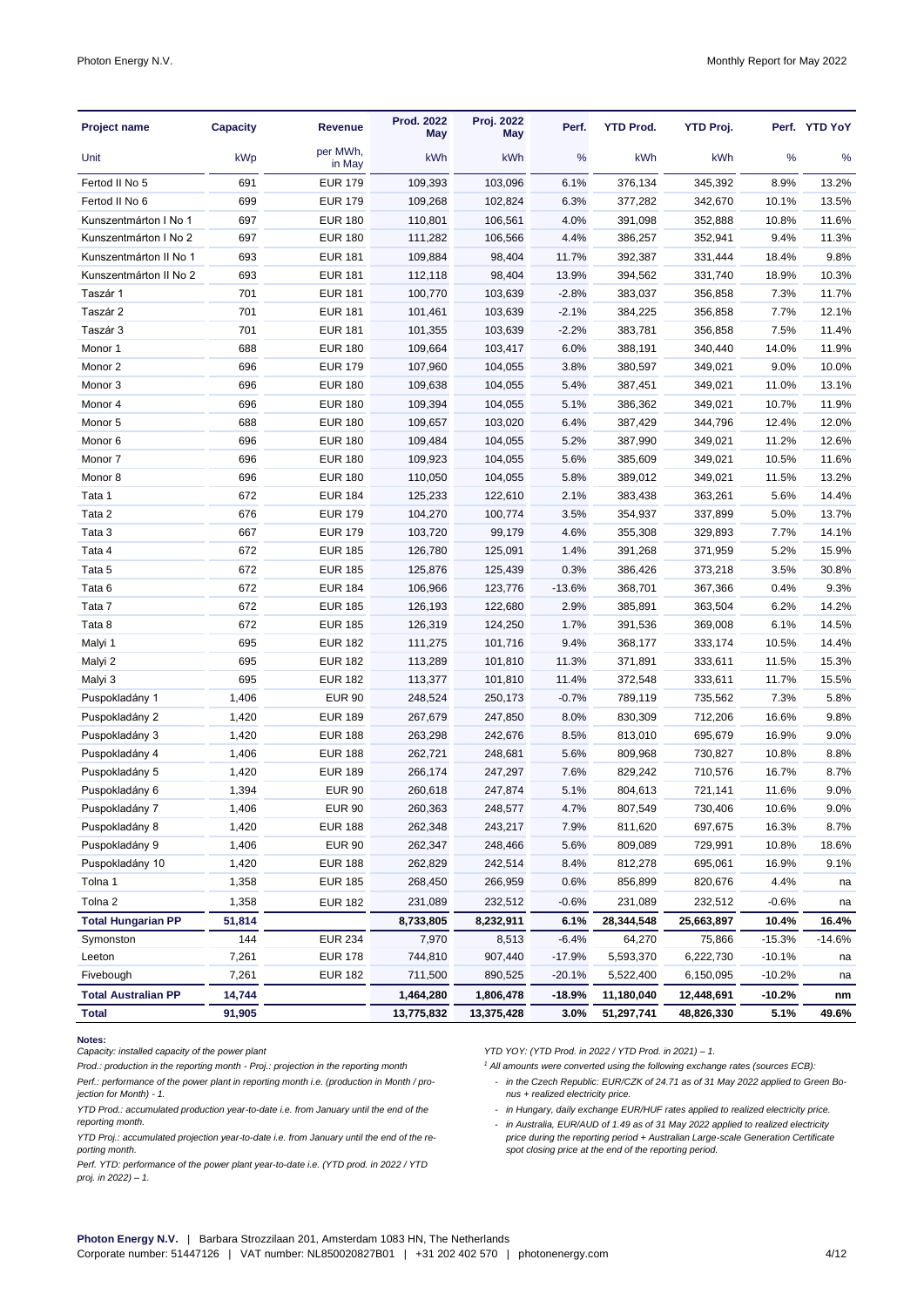

 $\Box$ Q1 April  $\Box$ May

**Chart 1.c Total production of Hungarian portfolio Chart 1.d Total production of Australian portfolio**



The Company reports 51.3 GWh of electricity produced YTD compared to 34.3 GWh one year ago (+49.6%) propelled by the addition of two new power plants in Tolna, Hungary (1.4 MWp added in December 2021 and 1.4 MWp added in May 2022) and of our two utility-scale PV power plants in Leeton, Australia (14.6 MWp connected to the grid in August 2021). This represents an avoidance of 20,963 tonnes of  $CO<sub>2</sub>$  emissions year-to-date.

In May the proprietary portfolio outperformed the audits by 3.0%. Our Czech, Slovak, and Hungarian portfolios exceeded energy forecasts by 5.0%, 10.8% and 6.1%, respectively, while our Australian portfolio was short of estimates by 18.9%. The specific performance ratio of the proprietary portfolio (SPR) reached 149.9 kWh/kWp compared to 137.0 kWh/kWp one year ago (+9.4% year-on year).

In May 2022 Photon Energy's proprietary portfolio of PV power plants with a total installed capacity of 91.9 MWp generated its highest monthly production volume in the company's history with 13.8 GWh (+34.7% year-on-year) of renewable energy supplied

**Chart 1.a Total production of the Czech portfolio Chart 1.b Total production of the Slovak portfolio**





to the grid. With over 80% of the portfolio selling electricity at market prices the company's energy generation revenues in May equally reached a record of EUR 3.647 million, up 69.8% year-onyear.

As in Europe, energy prices in Australia have experienced a sharp increase in recent weeks as evidenced by average revenues per MWh (including revenues for Large Generation Certificates) of EUR 181 in May 2022, compared to an average of EUR 68 and EUR 124 in March and April 2022, respectively. As a result, the Leeton and Fivebough PV power plants with a combined installed capacity of 14.5 MWp are expected to reach their budgeted revenue target of AUD 2.6 million (EUR 1.7 million) already by August 2022 and to exceed their full-year target significantly.

Photon Energy's management board reconfirms its financial guidance for consolidated revenues in 2022 to increase to EUR 65.0 million from EUR 36.4 million in 2021, representing a 78.8% increase YoY, leading to an increase of EBITDA to EUR 18.0 million from EUR 9.6 million in 2021(+87.8% YoY).

#### **Table 2. Estimated Revenues from Electricity Generation in May 2022\***

| <b>Portfolio</b>       | Capacity   | Prod. May  | Avg. Revenue May | <b>Total Revenue May</b> | <b>YTD Avg. Revenue</b> | <b>YTD Revenue</b> |
|------------------------|------------|------------|------------------|--------------------------|-------------------------|--------------------|
| Unit                   | <b>MWp</b> | <b>MWh</b> | per MWh          | In Euro thousand         | per MWh, in 2022        | In Euro thousand   |
| Czech Republic         | 15.0       | 2.137      | <b>EUR 739</b>   | EUR 1,580                | <b>EUR 756</b>          | EUR 5,332          |
| Slovakia               | 10.4       | .441       | <b>EUR 263</b>   | EUR 275**                | <b>EUR 263</b>          | EUR 893**          |
| Hungary                | 51.8       | 8.734      | <b>EUR 175</b>   | <b>EUR 1,528</b>         | <b>EUR 139</b>          | EUR 3,936          |
| Australia              | 14.7       | .464       | <b>EUR 181</b>   | <b>EUR 264</b>           | <b>EUR 104</b>          | EUR 1,158          |
| <b>Total Portfolio</b> | 91.9       | 13.776     | <b>EUR 270</b>   | <b>EUR 3,647</b>         | <b>EUR 227</b>          | <b>EUR 11,318</b>  |

*\* Estimates for revenues are based on management reporting and may deviate from published financial statements due to exchange rates.* 

\*\* Slovak joint-ventures SK SPV 1 s.r.o., Solarpark Polianka s.r.o., and Solarpark Myjava s.r.o. are consolidated at equity only and therefore not presented in the above table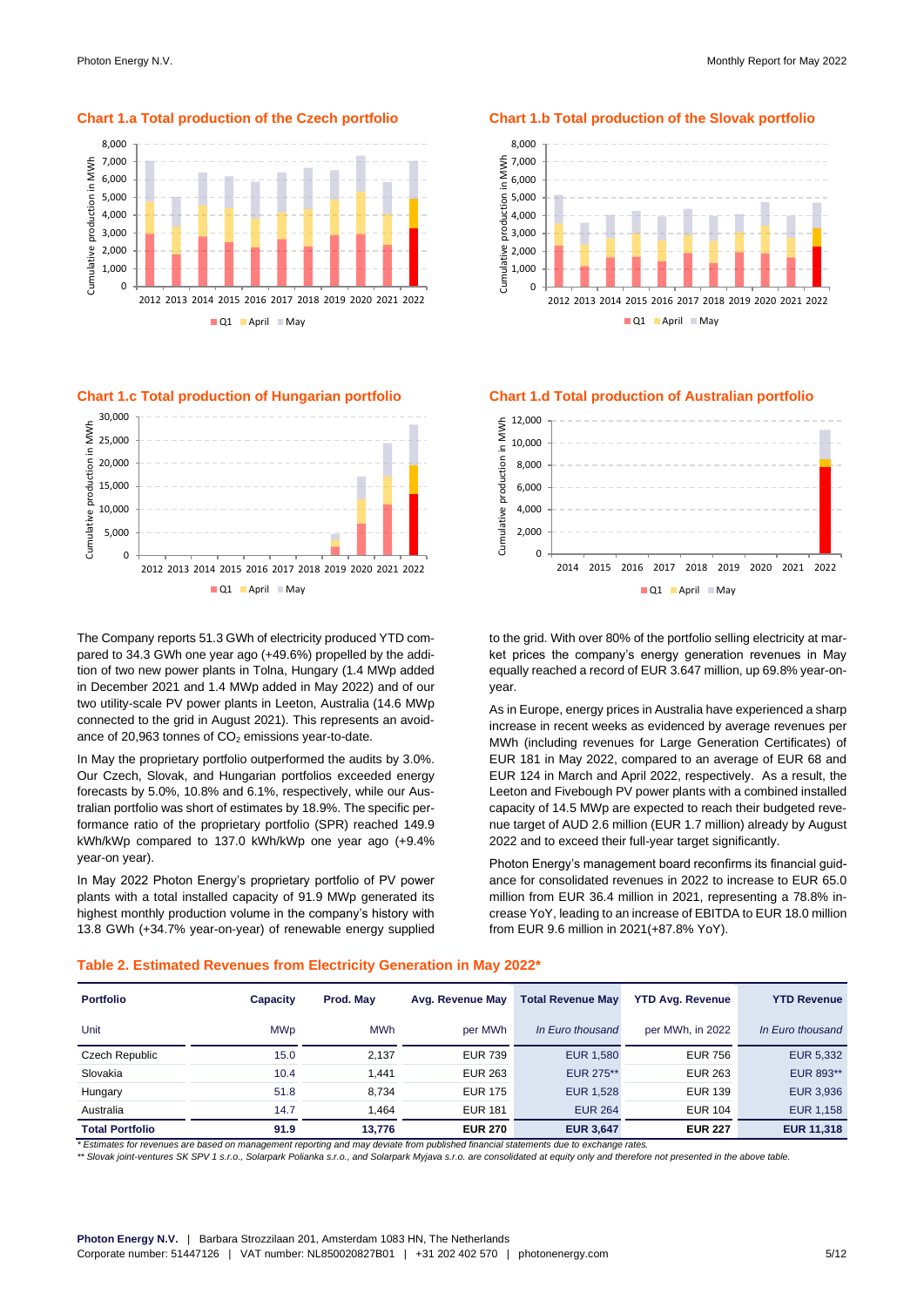# **3. Reporting on Photon Energy's project pipeline**

Project development is a crucial activity in Photon Energy's business model of covering the entire value chain of PV power plants. The main objective of project development activities is to expand the PV proprietary portfolio, which provides recurring revenues and free cash flows to the Group. For financial or strategic reasons Photon Energy may decide to cooperate with third-party investors either on a joint-venture basis or with the goal of exiting the projects to such investors entirely. Ownership of project rights provides Photon Energy with a high level of control and allows locking in EPC (one-off) and O&M (long-term) services. Hence, project development is a key driver for Photon Energy's future growth. The Group's experience in project development and financing in the Czech Republic, Slovakia, Germany, Italy and Hungary is an important factor in selecting attractive markets and reducing the inherent risks related to project development.

Photon Energy is currently developing PV projects in Australia (300.0 MWp), Hungary (25.8 MWp), Romania (235.4 MWp) and Poland (230.3 MWp) and is evaluating further markets for opportunities.

| <b>Country</b>      | 1. Feasibility*          | 2. Early<br>development | 3. Advanced<br>development | 4. Ready-to-build 5. Under<br>technical | construction   | <b>Total in MWp</b> |
|---------------------|--------------------------|-------------------------|----------------------------|-----------------------------------------|----------------|---------------------|
| Romania             | 37.0                     | 77.7                    | 115.0                      | 5.7                                     | ٠              | 235.4               |
| Poland              | 197.6                    | 32.4                    | ۰                          | ٠                                       | ۰              | 230.0               |
| Hungary             |                          | 23.1                    | 2.7                        | $\blacksquare$                          |                | 25.8                |
| ैँ<br>Australia     | $\overline{\phantom{a}}$ | 300.0                   | $\blacksquare$             | $\blacksquare$                          | $\blacksquare$ | 300.0               |
| <b>Total in MWp</b> | 234.6                    | 433.2                   | 117.7                      | 5.7                                     |                | 791.2               |

*\*Development phases are described in the glossary available at the end of this chapter.*



**Chart 4.d Australian project pipeline in MWp Chart 4.c Hungarian project pipeline in MWp**



PV projects have two definitions of capacity. The grid connection capacity is expressed as the maximum of kilowatts or megawatts which can be fed into the grid at any point in time. Electricity grids run on alternating current (AC). Solar modules produce direct current (DC), which is transformed into AC by inverters. Heat, cable lines, inverters and transformers lead to energy losses in the system between the solar modules and the grid connection point.





Cumulatively system losses typically add up to 15-20%. Therefore, for a given grid connection capacity a larger module capacity (expressed in Watt peak – Wp) can be installed without exceeding the grid connection limit. At times of extremely high production, inverters can reduce the volume of electricity so that the plant stays within the grid connection limits. Photon Energy will refer to the installed DC capacity of projects expressed in Megawatt peak (MWp)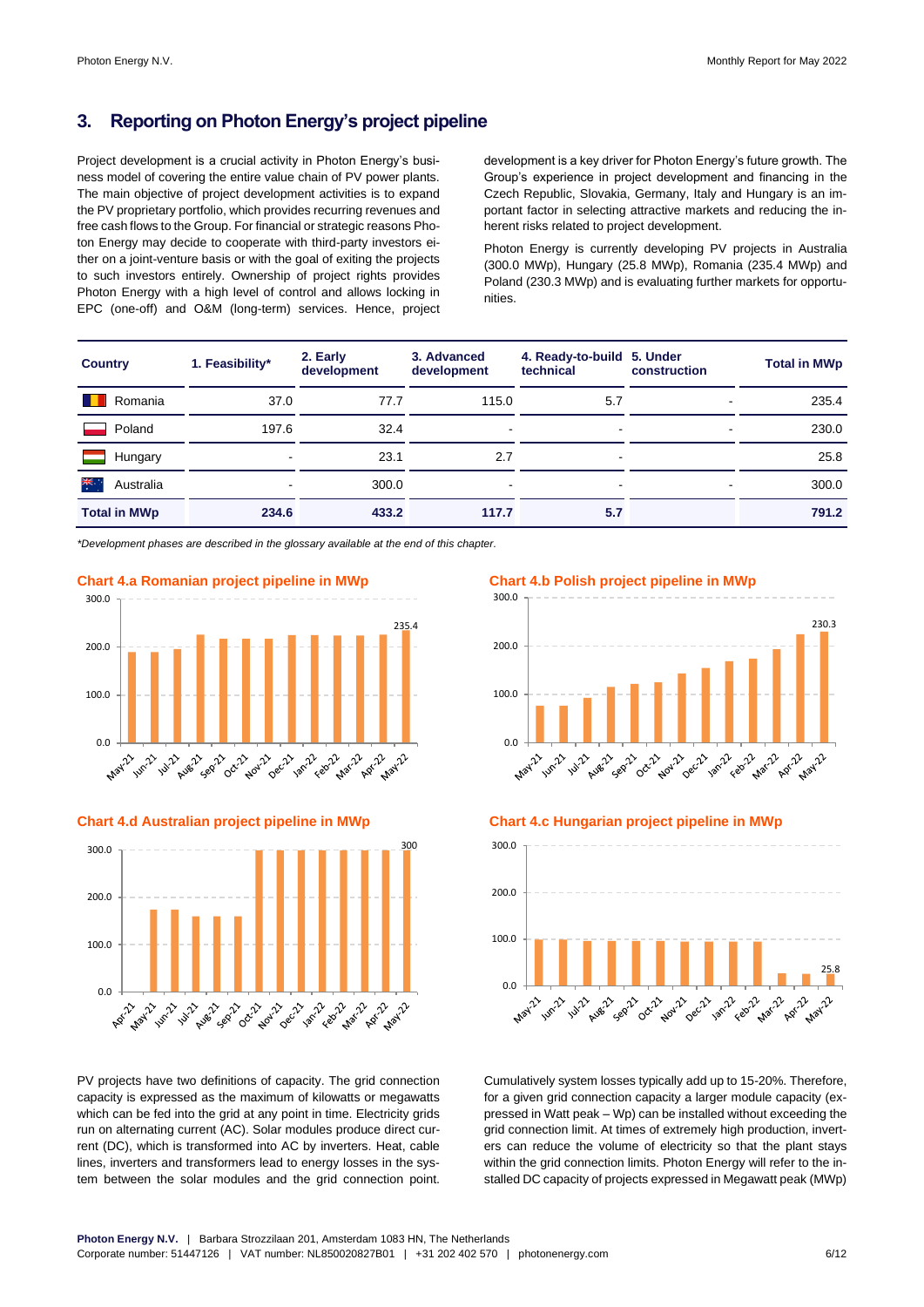in its reporting, which might fluctuate over the project development process.

Projects having reached an advanced development phase, as well as projects for which sufficient details can be disclosed are described in the table below:

| <b>Country</b> | Location          | Dyt<br><b>Phase</b> | <b>Project</b><br>function | <b>Share</b> | <b>MWp</b> | <b>Commercial Model</b> | Land    | Grid con-<br>nection | Construc-<br>tion permit | <b>Expected</b><br><b>RTB</b> |
|----------------|-------------------|---------------------|----------------------------|--------------|------------|-------------------------|---------|----------------------|--------------------------|-------------------------------|
| Romania        | Siria             | 4                   | Own<br>portfolio           | 100%         | 5.7        | Merchant/PPA            | Secured | Secured              | Secured                  | Q2 2022                       |
| Romania        | <b>Teius</b>      | 3                   | Own<br>portfolio           | 100%         | 4.7        | Merchant/PPA            | Secured | Ongoing              | Secured                  | Q3 2022                       |
| Romania        | Aiud              | 3                   | Own<br>portfolio           | 100%         | 4.7        | Merchant/PPA            | Secured | Ongoing              | Secured                  | Q3 2022                       |
| Romania        | Sahateni          | 3                   | Own<br>portfolio           | 100%         | 12.0       | Merchant/PPA            | Secured | Secured              | Ongoing                  | Q3 2022                       |
| Hungary        | Tolna 3-4         | 3                   | Own<br>portfolio           | 100%         | 2.7        | Merchant/PPA            | Secured | Secured              | Secured                  | Q2 2022                       |
| Hungary        | <b>Tolna 5-13</b> | $\overline{2}$      | Own<br>portfolio           | 100%         | 23.1       | Merchant/PPA            | Ongoing | Secured              | Secured                  | Q3 2022                       |
| Australia      | Yadnarie          | $\overline{2}$      | All options<br>open        | 100%         | 300.0      | All options open        | Secured | Ongoing              | Ongoing                  | Q4 2023                       |

#### **Australia**

During the reporting period, Photon Energy had one large scale solar farm under development.

In November 2021, the Group secured 1,200 hectares of land in South Australia to develop a 300 MWp solar farm suitable for Ray-Gen's solar technology in combination with its energy storage solution.

► **Development status Raygen project (300 MWp):** Based on preliminary designs, Photon Energy will develop a solar generation capacity of 300 MWp with a grid connection capacity of 150 MW. The target storage energy storage capacity is 3.6 GWh, equivalent to 24 hours of full load, to the grid, from storage. This will exceed the 3 GWh capacity of the Ouarzazate Solar Power Station in Morocco, which currently has the world's largest energy storage capacity of any type, excluding pumped hydro.

The project received Crown Sponsorship from the South Australian Government for development approval. Crown Sponsorship is a development process undertaken directly with, in this case, the Department of Energy and Mining, as a development of public infrastructure under section 49(2)(c) of the Development Act 1993 for the approval of the project with the South Australian Government. The proposed development complies with the requirements of the Technical Regulator in relation to the security and stability of the State's power system. In parallel, Photon Energy has applied for grid connection for the project to the Electranet transmission network and has engaged a grid connection consultant to manage the process and conduct Grid Performance Studies which will be submitted for approval.

In Q1 2022, Photon Energy conducted already Community consultation sessions with very positive response from both the community and the local council. The local council is very supportive of the project and has expressed interest in working with Photon Energy on accommodation and local supply chain in any areas that will be mutually beneficial to both the local community and the project.

#### **Hungary**

Below is a short summary of projects and progress achieved in the reporting period.

► **Tolna 3-13 projects (25.8 MWp under development, 1.4 MWp commissioned on 9 December 2021 and 1.4 MWp commissioned on 5 May 2022):** The thirteen projects with a total planned installed DC capacity of 28.6 MWp are located in the Tolna region in the south of Hungary. Two power plants have a grid connection capacity of 5.0 MW AC each, whereas 1 MW AC have been secured for each of the remaining eleven projects. The grid connection points have been secured and the negotiations for suitable land plots have been finalized for several projects. Grid connection plans have been initiated and already partially approved, to allow us to conclude grid connection agreements with E.ON. with a validity of two years.

On 8 December 2020, one of the 1MW AC (approx. 1.4 MWp DC) projects was granted a METAR premium of 24,470 HUF/MWh (approx. EUR 68 per MWh) with a maximum supported production of 21,585 MWh over a period of up to 15 years. This achievement results from the approval of the project application to the first pilot tender for the METAR system organized in September 2019. Outside this project, two power plants have been constructed and commissioned to date, with a third one in advanced development after securing the binding extraction and construction permits.

The revenue model will be the direct sale of electricity through a trader on the Hungarian electricity market for the time being. Entering into a contract-for-difference based on a METÁR license (for the project that has proven successful through the auction process) or entering into PPAs in the future, remain possible options. Construction plans include the use of tracking technology allowing bi-facial solar modules to follow the course of the sun, which are expected to achieve a 15-20% higher specific performance than fixed installations.

On 9 December 2021, we completed and grid-connected the first photovoltaic power plant with a capacity of 1.4 MWp near the municipality of Tolna.

On 5 May 2022, we completed and grid-connected the second photovoltaic power plant with a capacity of 1.4 MWp near Tolna.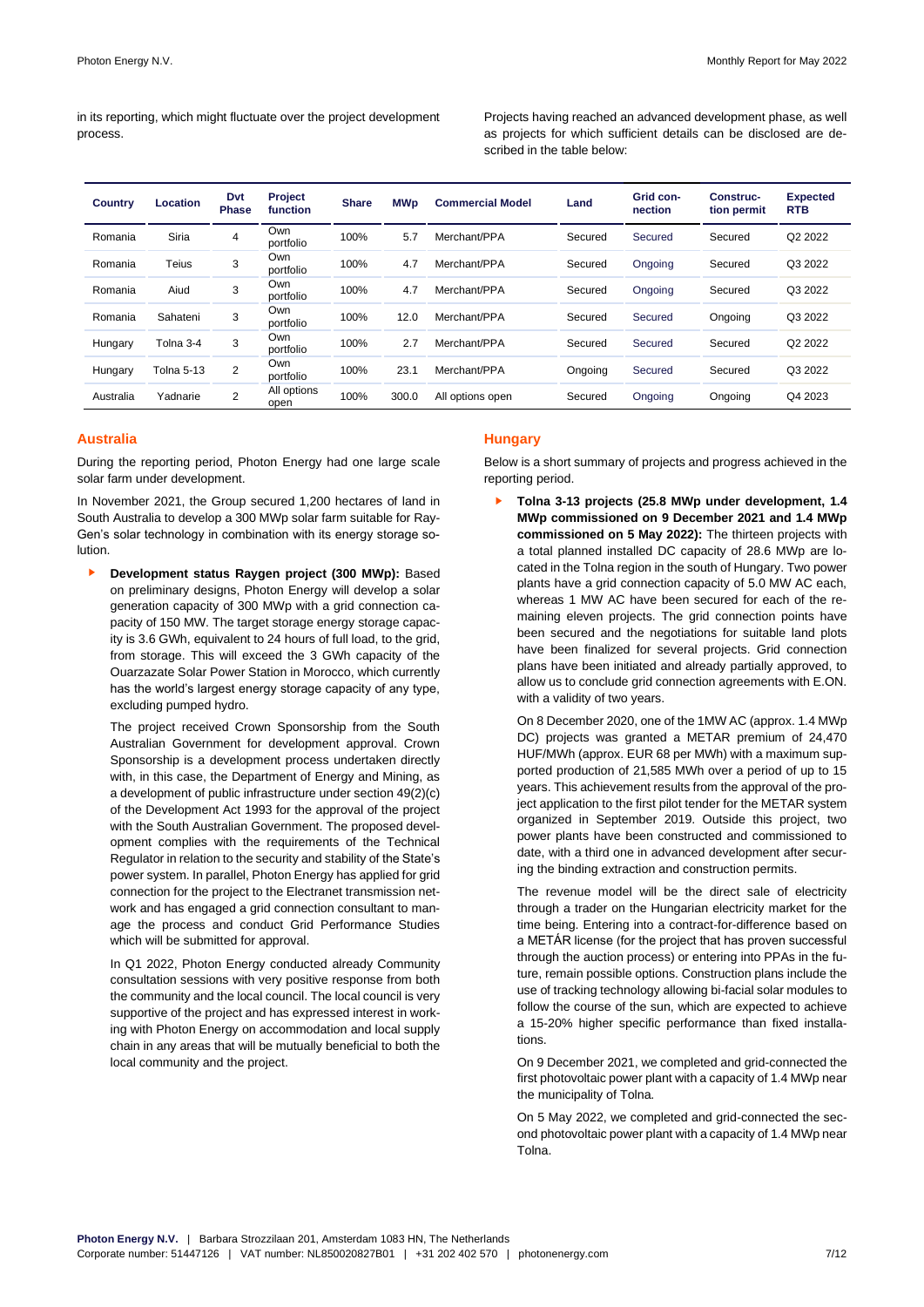These latest additions expand the Company's portfolio of proprietary power plants in Hungary to a total of 63, with a combined capacity of 51.8 MWp.

The new power plants represent the first European utilityscale PV power plants in Photon Energy Group's IPP portfolio that the Company operates without a support scheme. The total annual production of each power plant is expected to be around 2.1 GWh, which corresponds to expected annual revenues of EUR 440,000 based on current forward prices for electricity base load in Hungary.

Each of these new power plants extends over 2.2 hectares, uses bi-facial PV modules mounted on single-axis trackers and is connected to the grid of E.ON Dél-dunántúli Áramhálózati Zrt..

The electricity is sold on the national electricity market on a merchant basis. This means no power purchase agreements (PPAs) have been entered into by the Company. However, they may play a role in the plant's future revenue management strategy, alongside other hedging options.

The Company developed the projects fully in-house and delivered engineering, procurement and construction services through its subsidiary Photon Energy Solutions HU Kft. Photon Energy Operations HU Kft. – another of the Group's subsidiaries – will provide long-term monitoring, operations and maintenance services to the power plants.

#### **Romania**

Below is a short summary of projects and progress achieved in the reporting period.

- ► **Siria project in the vicinity of Arad (5.7 MWp):** This is the first project the Company plans to construct in Romania. The project Siria will be constructed in western Romania, Northeast of Timisoara with a specific production of 1,533 kWh/kWp per year. The development started in 2021 and project was acquired in 2022 Q1. The Company is in the process of submitting the final set-up licence to the DSO, E-Distributie (CEZ Romania) with construction planned to start still in June 2022. The project will be built on Trackers with bifacial modules and is expected to produce around 9 GWh of clean energy per year.
- **Teius and Aiud projects:** the twin projects in the vicinity of Cluj-Napoca are 15 km apart and are expected to start construction in early Q3 2022. Each project plans to construct 4.7 MWp (DC) as overbuilt utilizing grid connections of 3.5 MW (AC); having near equal design on long-term leased plots the projects have a planned specific production of 1,477 kWh/kWp per year equating to 7GWh of clean energy production per year. As our goal, Photon Energy will be building these projects utilizing trackers and tier 1 bi-facial modules.

All projects to be built in Romania will be selling electricity after grid connection on a merchant basis into the grid.

The Company intends to start construction of at least 31.5 MWp in Romania in 2022.

| <b>Glossary of terms</b>                           | <b>Definitions</b>                                                                                                                                                                                                                                                                                                                                            |
|----------------------------------------------------|---------------------------------------------------------------------------------------------------------------------------------------------------------------------------------------------------------------------------------------------------------------------------------------------------------------------------------------------------------------|
| Development phase 1:<br>"Feasibility"              | LOI or MOU signed, location scouted and analyzed, working on land lease/purchase, environmental assessment and application<br>for grid connection.                                                                                                                                                                                                            |
| Development phase 2:<br>"Early development"        | Signing of land option, lease or purchase agreement, Environmental assessment (environmental impact studies "EIS" for Aus-<br>tralia), preliminary design.<br>Specific to Europe: Application for Grid capacity, start work on permitting aspects (construction, connection line, etc.).<br>Specific to Australia: community consultation, technical studies. |
| Development phase 3:<br>"Advanced<br>development"  | In Europe: Finishing work on construction permitting, Receiving of MGT (HU)/ATR (ROM) Letter, Finishing work on permitting<br>for connection line, etc.<br>In Australia: Site footprint and layout finalised, Environmental Impact Statement and development application lodged. Grid con-<br>nection studies and design submitted.                           |
| Development phase 4:<br>"Ready-to-build technical" | In Europe: Project is technical ready to build, we work on offtake model (if not FIT or auction), securing financing (internal/exter-<br>nal).<br>In Australia: Development application approved, offer to connect to grid received and detailed design commenced. Financing<br>and off-take models/arrangements (internal/external) under negotiation.       |
| Development phase 5:<br>"Under construction"       | Procurement of components, site construction until the connection to the grid. On top for Australian projects, signature of Financ-<br>ing and off-take agreements, reception of Construction certificate, conclusion of connection agreement, EPC agreement, Grid<br>connection works agreements.                                                            |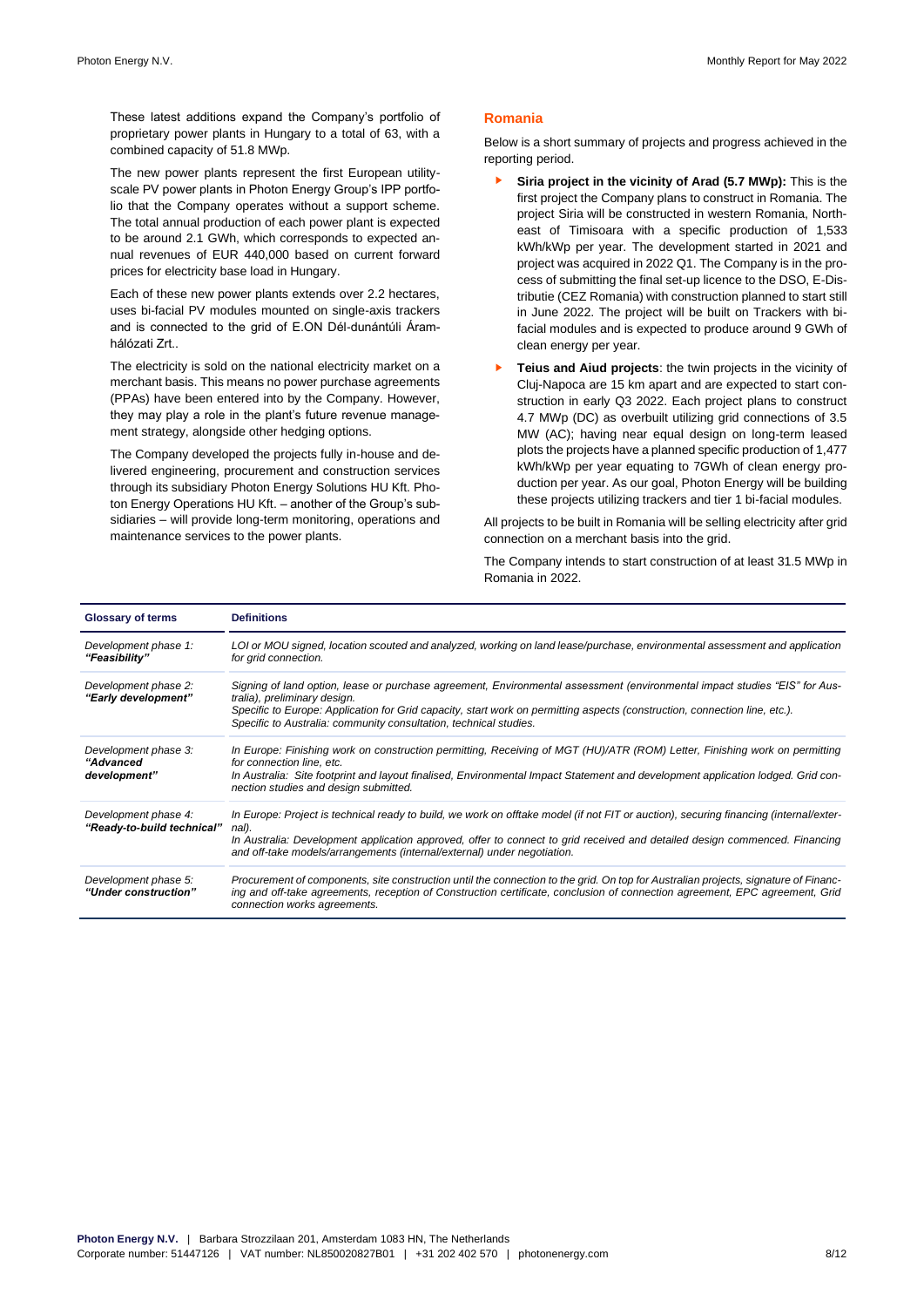# **4. Enterprise value & Share price performance**

#### **4.1 Main market of the Warsaw Stock Exchange**

On 31 May 2022 the Company's shares (ISIN NL0010391108) closed at a price of PLN 10.85 (+13.0% MoM), corresponding to a price to book ratio of 2.50. The monthly trading volume amounted to 373,721 shares (vs. an average monthly volume of 663,845 over the past twelve months).

#### **Chart 5. Enterprise value vs. trailing 12 months (TTM) EBITDA**



*Notes:*

*EV – Enterprise value is calculated as the market capitalisation as of the end of the reporting month, plus debt, plus minority interest, minus cash. All the balance sheet data are taken from the last quarterly report.*

*Trailing 12 months EBITDA – defined as the sum of EBITDA reported in the last four quarterly reports; i.e. the sum of EBITDA reported in Q2 2021, Q3 2021, Q4 2021, and Q1 2022.*

#### Trading of the Company's shares on the regulated market of the Warsaw Stock Exchange (WSE) (Giełda Papierów Wartościowych w Warszawie) commenced on 5 January 2021. Prior to that date, data presented in this section have been extracted from the trading activity on NewConnect.

#### **Chart 6. Enterprise value / trailing 12 months EBITDA and price to book ratio**



*Price/book ratio – is calculated by dividing the closing price of the stock as of the end of the reporting period by the book value per share reported in the latest quarterly report.*

*EV/EBITDA ratio – is calculated by dividing the Enterprise Value by the Trailing 12 months (TTM) EBITDA.*



### **4.2 Main market of the Prague Stock Exchange**

On 31 May 2022 the share price (ISIN NL0010391108) closed at a level of CZK 57.20 (+8.7% MoM), corresponding to a price to book ratio of 2.44. The Company reports a monthly trading volume of 479,114 shares, compared to an average monthly trading volume of 419,577 over the past twelve months.

Trading of the Company's shares on the regulated market of the Prague Stock Exchange (PSE) (Burza cenných papírů Praha) commenced on 5 January 2021. Prior to that date, Data have been extracted from the trading activity on the Free Market of the Prague Stock Exchange.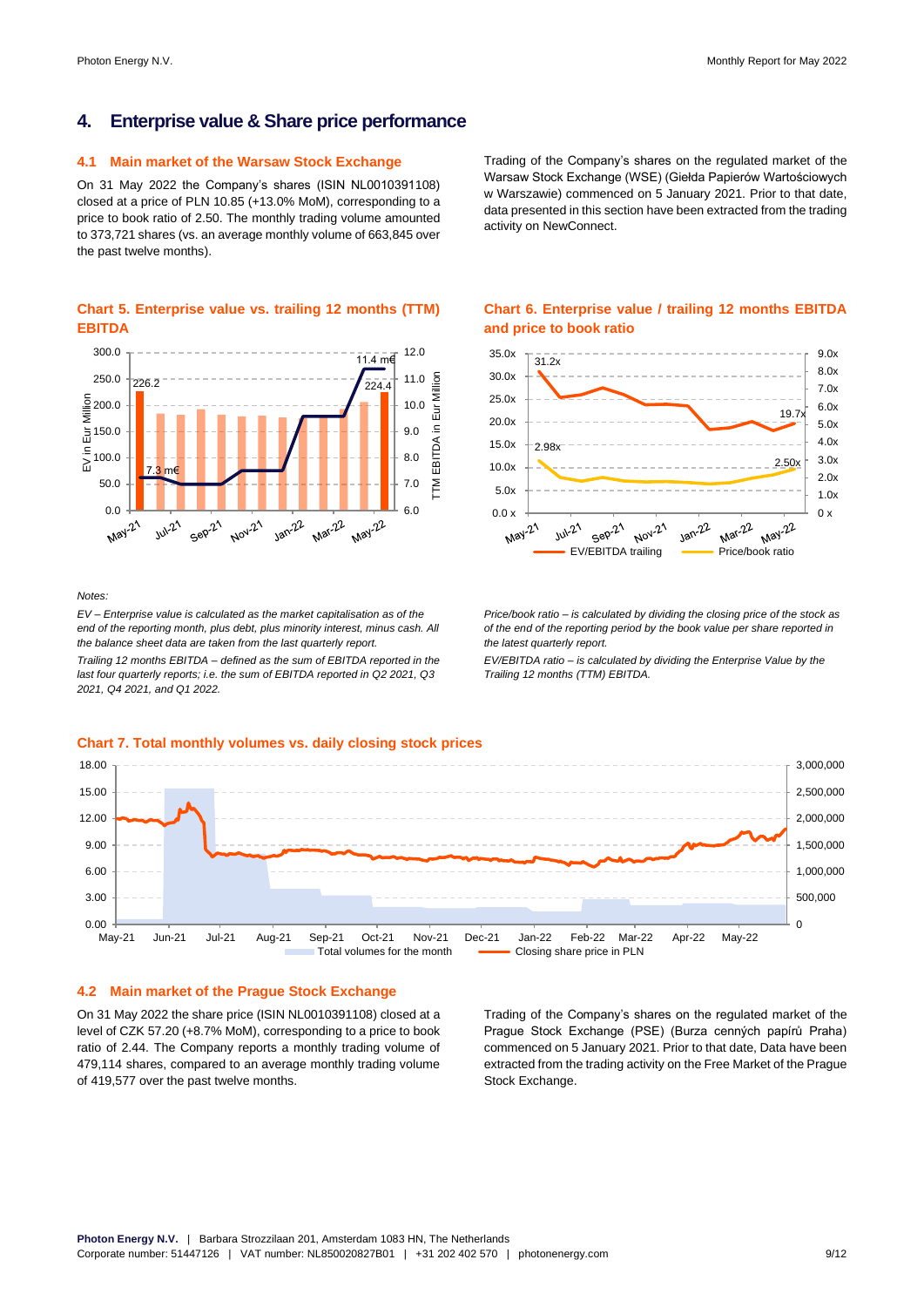### **4.3 Quotation Board of the Frankfurt stock exchange**

On 31 May 2022, the share price (FSX: A1T9KW) closed at a level of EUR 2.42 (+21.1% compared to last month), corresponding to a price to book ratio of 2.55.

The Company reports a monthly trading volume of 39,600 shares, compared to an average monthly trading volume of 47,889 over the past twelve months.

The Company's shares have been traded on the Quotation Board of the Frankfurt Stock Exchange since 11 January 2021.

Since 28 July 2020, the Company's shares have already been traded on the Free Market (Freiverkehr) of the Munich Stock Exchange.

In addition the Company's shares have also been traded on the Free Market (Freiverkehr) of the Berlin Stock Exchange since 13 January 2021 and on the Free Market (Freiverkehr) of the Stuttgart Stock Exchange since 14 January 2021.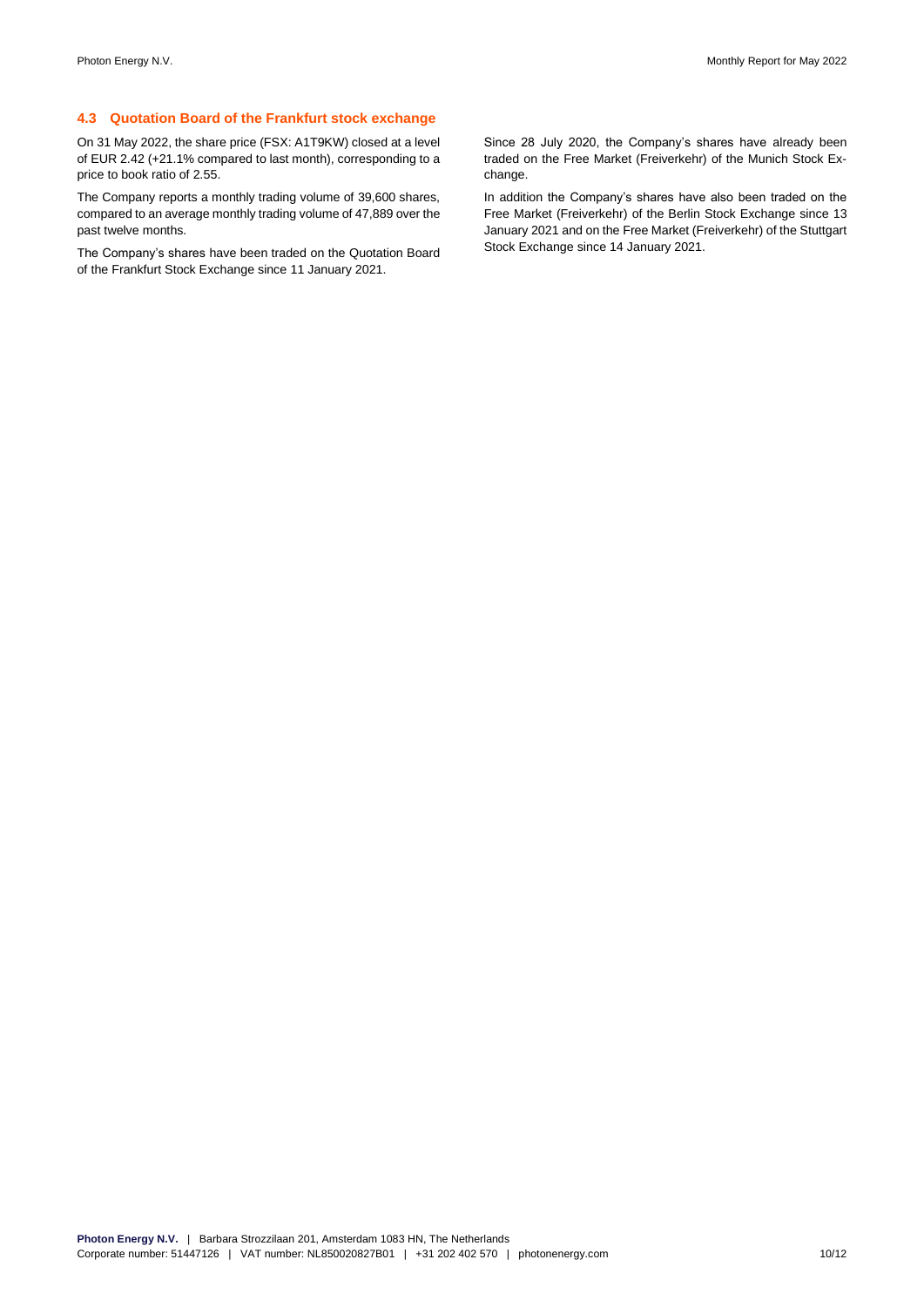# **5. Bond trading performance**

In December 2016 the Company issued a 7-year corporate bond with a 6% annual coupon and monthly payments in the Czech Republic. The corporate bond (ISIN CZ0000000815) with a nominal value of CZK 30,000 has been traded on the Free Market of the Prague Stock Exchange since 12 December 2016.

On 27 October 2017 the Company issued a 5-year corporate EUR bond with a 7.75% annual coupon and quarterly coupon payments in Germany, Austria and Luxemburg. The original target volume of EUR 30 million was successfully increased in two steps with all parameters unchanged, to an outstanding amount of EUR 45.0 million prior to the completion of the exchange offer described below. The corporate bond (ISIN DE000A19MFH4) with a nominal value of EUR 1,000 has been traded on the Open Market of the Frankfurt Stock exchange since 27 October 2017. The bond is also listed on the stock exchanges in Berlin, Hamburg, Hannover, Munich and Stuttgart. The total outstanding bond volume amounts to EUR 22.619 million as of the end of the reporting period.

On 17 November 2021, The Company successfully placed its 6.50% Green EUR Bond 2021/2027 (ISIN: DE000A3KWKY4) in the amount of EUR 50 million. The bond issuance was met with strong demand from the Company's existing bondholders, who subscribed to EUR 21.281 million in the exchange that was offered

#### **5.1 EUR Bond 2017/22 trading performance in Frankfurt**

#### **EUR Bond 2017/22 trading performance to date**

In the trading period from 25 October 2017 until 31 May 2022, the trading volume amounted to EUR 31.788 million with an opening price of 100.00 and a closing price of 100.90 in Frankfurt. During this period the average daily turnover amounted to EUR 27,333.

for the existing EUR Bond 2017/2022. The green bond – with an interest rate of 6.50% p.a., paid quarterly – was confirmed by imug | rating with regard to its sustainability in a Second Party Opinion, and can be traded on the Open Market of the Frankfurt Stock Exchange.

On 29 November 2021, the Group successfully increased the bond placement by EUR 5.0 million with all parameters unchanged. The total outstanding bond volume amounts to EUR 55.0 million as of the end of the reporting period.

In May 2022, the Company successfully tapped its 6.50% Green EUR Bond 2021/2027 (ISIN: DE000A3KWKY4) in the amount of EUR 10 million to a total outstanding amount of EUR 65 million.

The Company intends to use the net proceeds of the green bond placement to finance or refinance, in part or in whole, new and/or existing eligible assets, as well as financial instruments that were used to finance such projects or assets, in accordance with the Company's Green Finance Framework, enabling Photon Energy Group to make a significant contribution to an environmentally friendly future.

#### **EUR Bond 2017/22 trading performance in May 2022**

In May 2022 the trading volume amounted to EUR 42,000 in Frankfurt with an opening price of 100.50 and a closing price of 100.90. The average daily turnover amounted to EUR 1,909.

#### **Chart 8. The Company's EUR bond 2017/22 trading on the Frankfurt Stock Exchange in Germany**

 $\Omega$ 200,000 400,000 600,000 800,000 1,000,000 95 96 **97** 98 99 100 101  $102$ 103 104 105 May-21 Jun-21 Jul-21 Aug-21 Sep-21 Oct-21 Nov-21 Dec-21 Jan-22 Feb-22 Mar-22 Apr-22 May-22 Monthly turnover - right axis closing price - left axis

#### **5.2 Green EUR Bond 2021/27 trading performance in Frankfurt**

#### **Green EUR Bond 2021/27 trading performance to date**

In the trading period from 17 November 2021 until 31 May 2022, the trading volume amounted to EUR 6.504 million with an opening price of 100.00 and a closing price of 100.44 in Frankfurt. During this period the average daily turnover amounted to EUR 43,946.

#### **5.3 CZK Bond 2016/23 trading performance in Prague**

In the trading period from 12 December 2016 until 31 May 2022, the trading volume amounted to CZK 40.500 million with a closing price of 98.00.

#### **Green EUR Bond 2021/27 trading performance in May 2022**

In May 2022 the trading volume amounted to EUR 155,000 in Frankfurt with an opening price of 100.51 and a closing price of 100.44. The average daily turnover amounted to EUR 7,045.